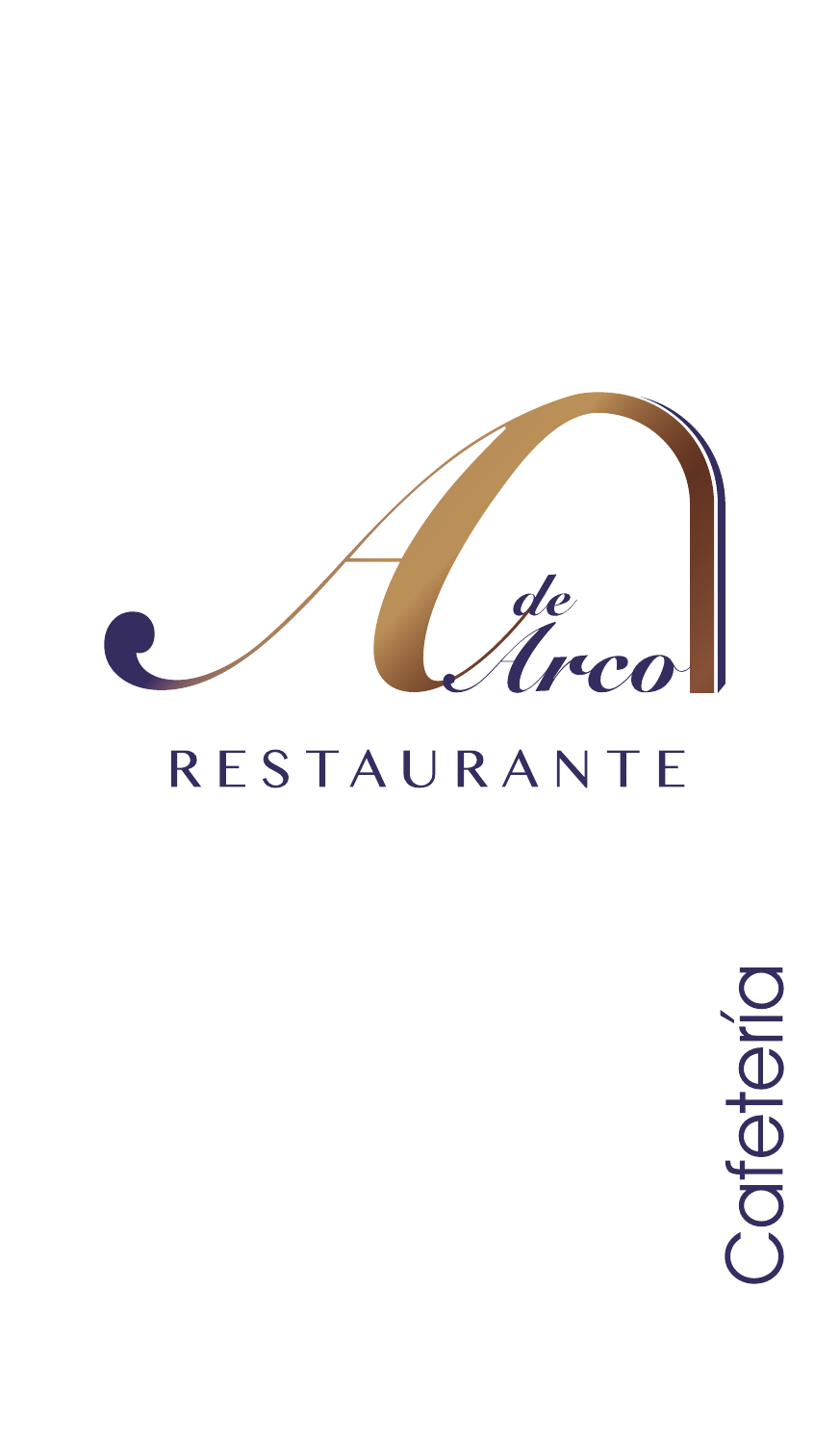## APPETIZERS

| $\otimes$ Jerte cherry gazpacho (cold soup)                                               | 3,50€  |
|-------------------------------------------------------------------------------------------|--------|
| in Roasted aubergine pate with ras el hanout                                              | 3,00€  |
| Big croquette with iberian ham                                                            | 3,00€  |
| Morcilla sausage sweet with Iberian sauce                                                 | 3,00€  |
| $\otimes$ Pork ears with spicy sauce                                                      | 3,00€  |
| in spicy sauce ∂ Pork nose in spicy sauce                                                 | 3,00 € |
| ⊗ Sirloin with "Torta de la Serena" cheese                                                | 3,50€  |
| in Sausage casserole with oak charcoal                                                    | 3,50€  |
| ⊗ Cheek skewers                                                                           | 4,00 € |
| Hot dog with spicy pork sausage with rooster's beak can be ordered with gluten-free bread | 3,50€  |
| Mexican country tacos                                                                     | 4,00 € |
| ⊗ "Charolés" Beef Tartare                                                                 | 4,00 € |
| $\otimes$ Retinta sirloin tataki                                                          | 5,00€  |
| ⊗Cod crumbs with crustacean sauce                                                         | 4.00 € |
|                                                                                           |        |

#### OUR HOMEMADE HAMBURGERS

| Broccoli hamburger with green mojo                                                          | 3,50€  |
|---------------------------------------------------------------------------------------------|--------|
| Hamburger from Extremadura (90% beef and 10% pork)<br>can be ordered with gluten-free bread | 3,50€  |
| Crispy chicken burger                                                                       | 3,50€  |
| Double Black Angus hamburger                                                                | 5,00 € |

# SHARING

|                                                                       | <b>HALF PORTION</b> | <b>FULL PORTION</b> |
|-----------------------------------------------------------------------|---------------------|---------------------|
| Homemade croquettes                                                   | 5,00 €              | 9,00 €              |
| $\otimes$ Iberian ham                                                 | 12,00 €             | 22,00 €             |
| $\otimes$ Iberian acorn 100% loin                                     | 11,00 €             | 20,00 €             |
| ⊗ Grilled pork ears                                                   |                     | 9,00€               |
| $\otimes$ Lettuce with goat cheese, ham and red fruits and vinaigrett |                     | 8,00€               |
| $\otimes$ Ratatuille from Extremadura with eggs                       |                     | 9,00€               |
| $\otimes$ Cauliflowers fritters with guacamole                        |                     | 9,00€               |
| it Grilled artichokes in grilled Olive Oil                            |                     | 14,00 €             |
| <sup>⊗</sup> Baby leeks with vinaigrette                              |                     | 14,00 €             |
| Cheese from Casar de Cáceres can be ordered with gluten-free bread    |                     | 12,00 €             |
| $\otimes$ Manchego cheese, D.O.P. cured sheep                         |                     | 14,00€              |
| <sup>®</sup> Salted anchovies                                         |                     | 12,00 €             |
| Cod tacos with tripe sauce                                            |                     | 15,00€              |
| $\otimes$ Homemade cod with eggs and fries                            |                     | 10,00€              |
| ither God in God in Grilled whole squidered                           |                     | 16,00€              |
| $\otimes$ Tripe with chickpeas                                        |                     | 14,00 €             |
| $\otimes$ Cheeks pork braised in red wine                             |                     | 14,00 €             |
| $\otimes$ Our version of lean pork with tomato                        |                     | 12,00 €             |
| $\otimes$ Small squid fish with onion                                 |                     | 14,00 €             |
| $\otimes$ Grilled 100% acorn-fed Iberian pork loin                    |                     | 16,00 €             |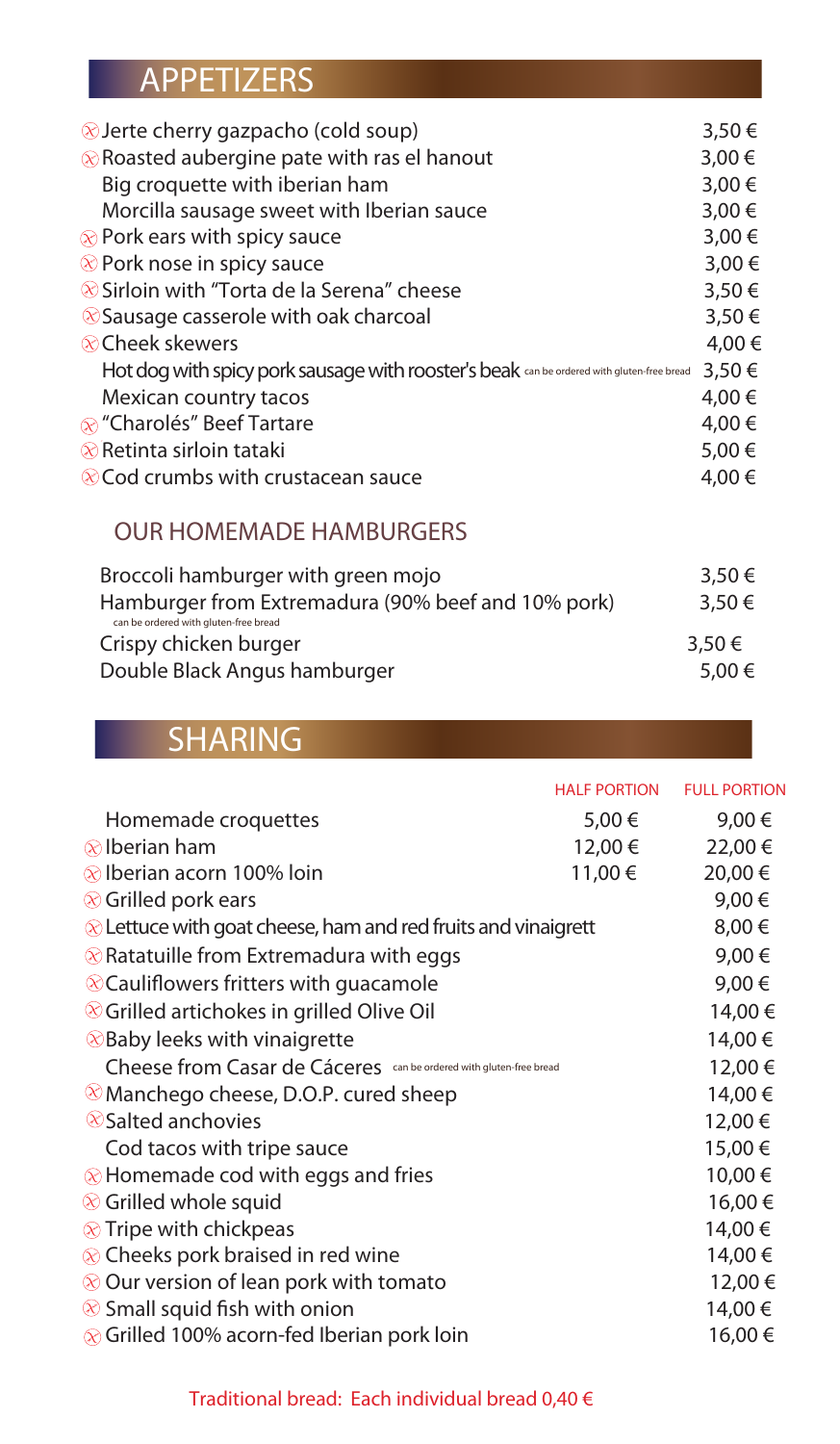### **DESSERTS**

| $\otimes$ The "classic" egg flan                        | 4,00 € |
|---------------------------------------------------------|--------|
| Homemade tiramisu cake                                  | 5,00€  |
| $\otimes$ Our homemade cheese cake                      | 5,00€  |
| with berries                                            |        |
| Homemade chocolate cake                                 | 5,00 € |
| Técula Mécula, almond and egg tart from Olivenza 5,00 € |        |
| $\otimes$ Violet ice cream                              | 5,00 € |
| $\otimes$ Dark chocolate ice cream                      | 5,00€  |
|                                                         |        |

All ice-cream include 3 scoops

#### **BEERS**

| - Alhambra especial, 33cl            | $5,4^{\circ}$ | 2,60€  |
|--------------------------------------|---------------|--------|
| - Turia Märzen tostada, 33cl         | 5,4°          | 2,60€  |
| - Mahou 5 estrellas, 33cl            | $5,5^\circ$   | 2,60€  |
| - Alhambra 1925, 33cl                | $6,4^{\circ}$ | 2,60€  |
| - Estrella Galicia Red Vintage, 33cl | $8,0^\circ$   | 2,60€  |
| - Rochefort 8 (Trapense), 33cl       | $9,2^{\circ}$ | 4,00€  |
| ⊗ - Mahou sin gluten, 33cl           | $5,5^{\circ}$ | 2,60 € |
| - Mahou Radler, 33cl                 | $3,2^{\circ}$ | 2,60 € |
| - Heineken 0,0 33cl                  | $0,0^{\circ}$ | 2,60 € |
| - Mahou Tostada 0,0 33,cl            | $0.0^\circ$   | 2,60 € |

 *Allergy Advice in compliance with food labelling regulation – EC 1169/2011. Customers are advised to let our sta know if any food muy cause allergic reaction prior to order.* 



All dishes marked with this symbol can be adapted for Celiacs. Notify when ordering. Gluten free bread supplement: 0,50€

Our restaurante collaborates directly with the Celiac Association of Extremadura indicating under their supervision our products without gluten



Prices include VAT